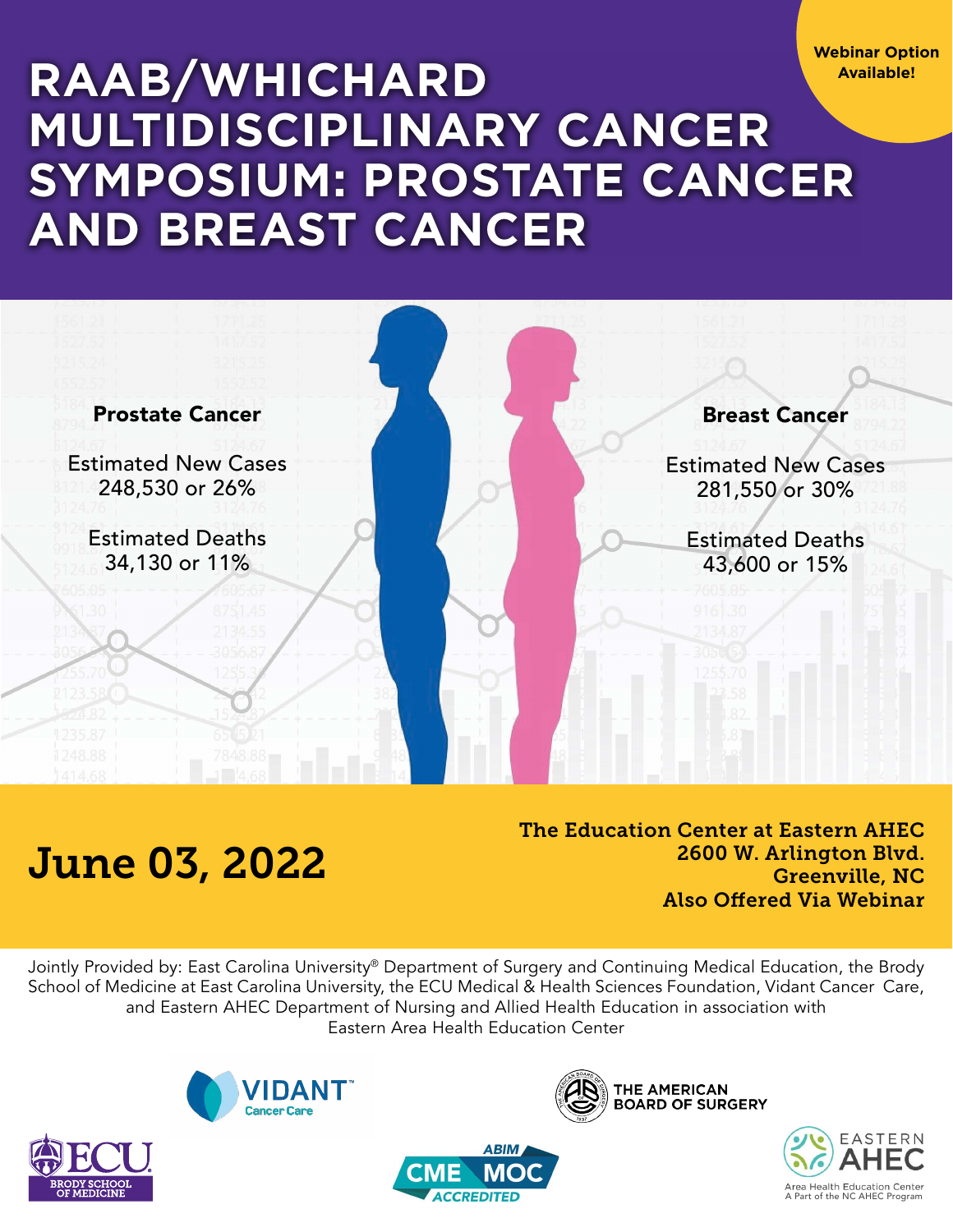# **Overview**

Dear Colleagues,

Welcome to the 4th annual Raab Multidisciplinary Cancer Symposium and the 2nd Annual Whichard Genitourinary Oncology Symposium. This year's program encompasses the two most common gender specific cancers in prostate (Whichard) and breast (Raab). Once again we have an impressive array of presenters for the morning, lunchtime and afternoon sessions who will provide both global and regional perspectives in each disease site. The day begins with Dr. Thomas Keane, chair of Urology at the Medical University of South Carolina in Charleston. Dr. Keane will be discussing new concepts in hormone therapy for prostate cancer. The Whichard symposium will conclude with ECU Health's Chief of Urology, J. Nathaniel Hamilton, who will provide an overview of surgical approaches to prostate cancer from radical prostatectomy to minimally invasive and robotic approaches. Our "bridge" speaker is Charis Eng, MD, PhD, an internationally renowned medical geneticist who will present virtually from the Cleveland Clinic. Her topic, PTEN Hemartoma Tumour Syndrome is a fascinating account of the beginnings of precision medicine in the context of a syndrome for which she is largely credited for providing our current understanding of it.

After lunch, the program will transition to breast cancer. The afternoon begins with Terry Sarantou, MD from the Levine Cancer Institute in Charlotte who will discuss the impact of histologic subtypes in breast cancer on surgical decision making. It is especially gratifying to have Dr. Rachel Raab provide the breast medical oncology perspective as the symposium is named for her parents, Drs. Mary and Spencer Raab. Dr. Raab will give an update on the medical management of breast cancer. We will finish the afternoon with Dr. Karinn Chambers, the new surgical lead for ECU Health's breast cancer program. Dr. Chambers will provide her insight on unique challenges in treating eastern North Carolinians with breast cancer and we look forward to introducing her to all of you.

Thank you for taking time out of you busy schedules to attend this year's symposium – I know you will not only find it informative, but also a refreshing re-introduction to in-person meetings and the collegiality that accompanies them. I look forward to meeting you in seeing you again and hearing your perspectives at this year's Raab Whichard Symposium.

Sincerely,

Emmanuel Zervos, MD, MBA Course Director

# Who Should Attend

This conference has been planned for Oncologists, Pathologists, Surgeons, Internal Medicine and Primary Care Providers, Nurse Practitioners, Physician Assistants, Nurses, and other health care providers involved in the care of prostate and breast cancer.

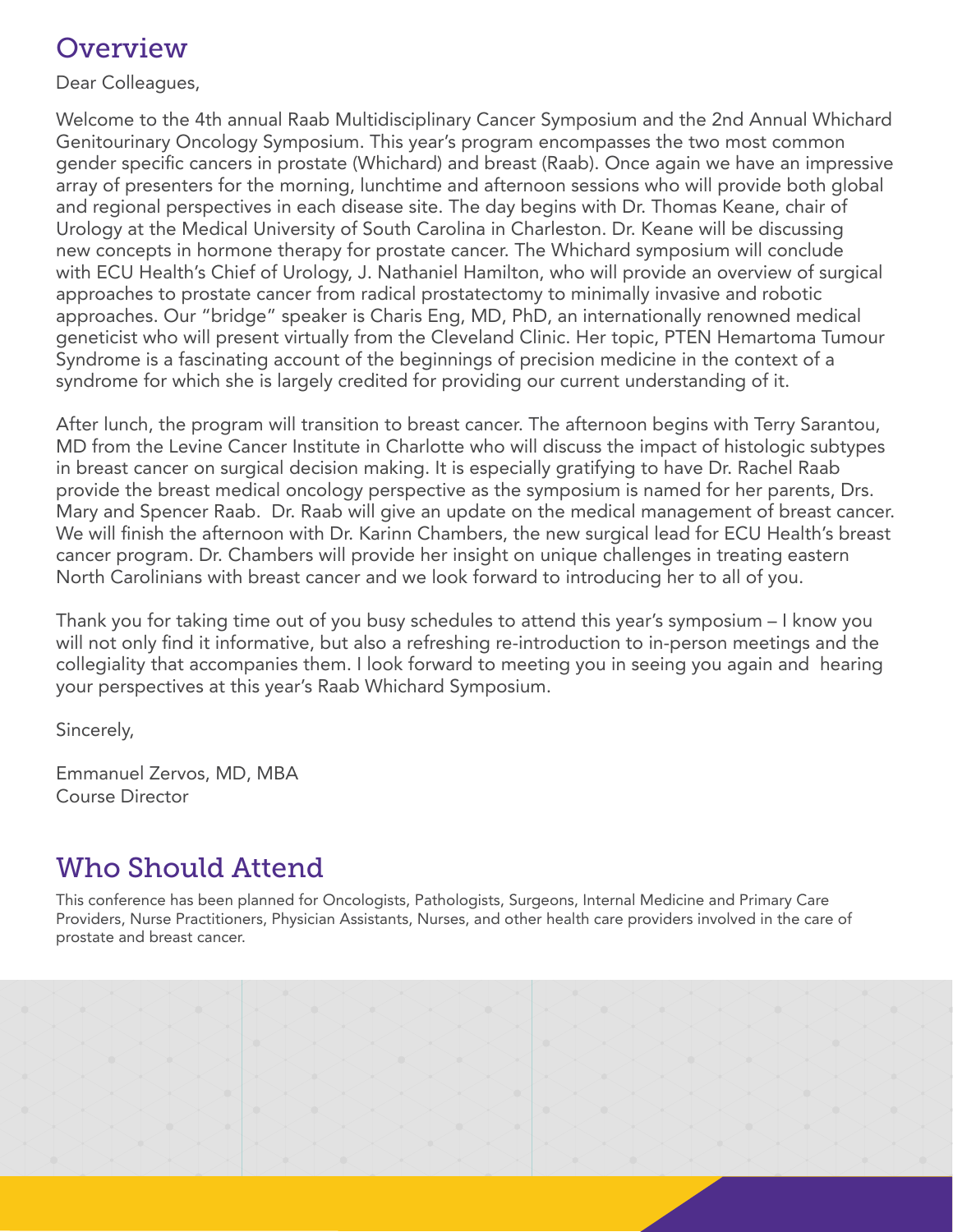# **Objectives**

Upon completion of the knowledge-based program, the participant should be able to integrate new developments in the following areas into practice:

### New Concepts in ADT: Agonists vs Antagonists and All the Rest

- Describe the differences between agonists and antagonists and whether they matter
- Discuss the various options available for the treatment of advanced prostate cancer

### Prostate Cancer Care in Eastern North Carolina 2022

- Review recent treatment advances in cancer
- • Discuss the integration of these advances into decision making and management of Prostate Cancer

### PTEN Hamartoma Tumour Syndrome: A Precision Healthcare Journey

- Recognize genomic medicine as genomics-enable precision healthcare
- • Discuss PTEN hamartoma tumour syndrome (PHTS)
- Examine precision management of PHTS using genomics-enablement

### Breast Cancer Quality Care: What is the future?

- Review breast cancer and benign breast treatment quality initiatives
- Discuss the impact of multidisciplinary treatment conferences on breast cancer care
- Review breast treatment surgical metrics and synoptic reporting

### Immunotherapy in Triple Negative Breast Cancer

- Describe key immune subsets in the breast cancer tumor microenvironment
- Recognize indications for use of immunotherapy in the treatment of individuals with triple negative breast cancer
- Discuss clinical benefits of immunotherapy in treatment of triple negative breast cancer

### Breast Cancer Management: COVID Edition

- Discuss breast cancer screening paradigms for the average and high-risk patient
- Describe the diagnostic algorithms associated with breast cancer
- Review current breast cancer staging guidelines
- Outline some of the changes in breast cancer treatment noted during the COVID pandemic

# **Faculty**

### Physician Director

# Emmanuel Zervos, MD, MBA

Executive Director Cancer Services, Vidant Health Professor, Division of Surgical Oncology Raab Distinguished Professor of Adult Oncology Brody School of Medicine at East Carolina University

### Guest Faculty

### Charis Eng, MD, PhD

ACS/Hardis Professor and Inaugural Chairwoman Genomic Medicine Institute Inaugural Chairwoman and Director Center for Personalized Genetic Healthcare Cleveland Clinic

# Nathaniel Hamilton, MD

Chief of Urology for Vidant Health Division Chief Urology Vidant Medical Center Chief of Staff Vidant Medical Center

Thomas E Keane MD, BCh, FRCSI, FACS Professor and Chair, Department of Urology Medical University of South Carolina Charleston, SC

# Brody School of Medicine Faculty

Karinn Chambers, MD, FACS Clinical Associate Professor Division of Surgical Oncology

Rachel E. Raab, MD Breast Medical Oncologist Messino Cancer Centers-A division of American Oncology **Network** Asheville, North Carolina

#### Terry Sarantou, MD, MS, FACS, FSSO

Professor of Surgery Levine Cancer Institute – Surgical Oncology Department of General Surgery Carolinas Medical Center, now Atrium Health Charlotte, NC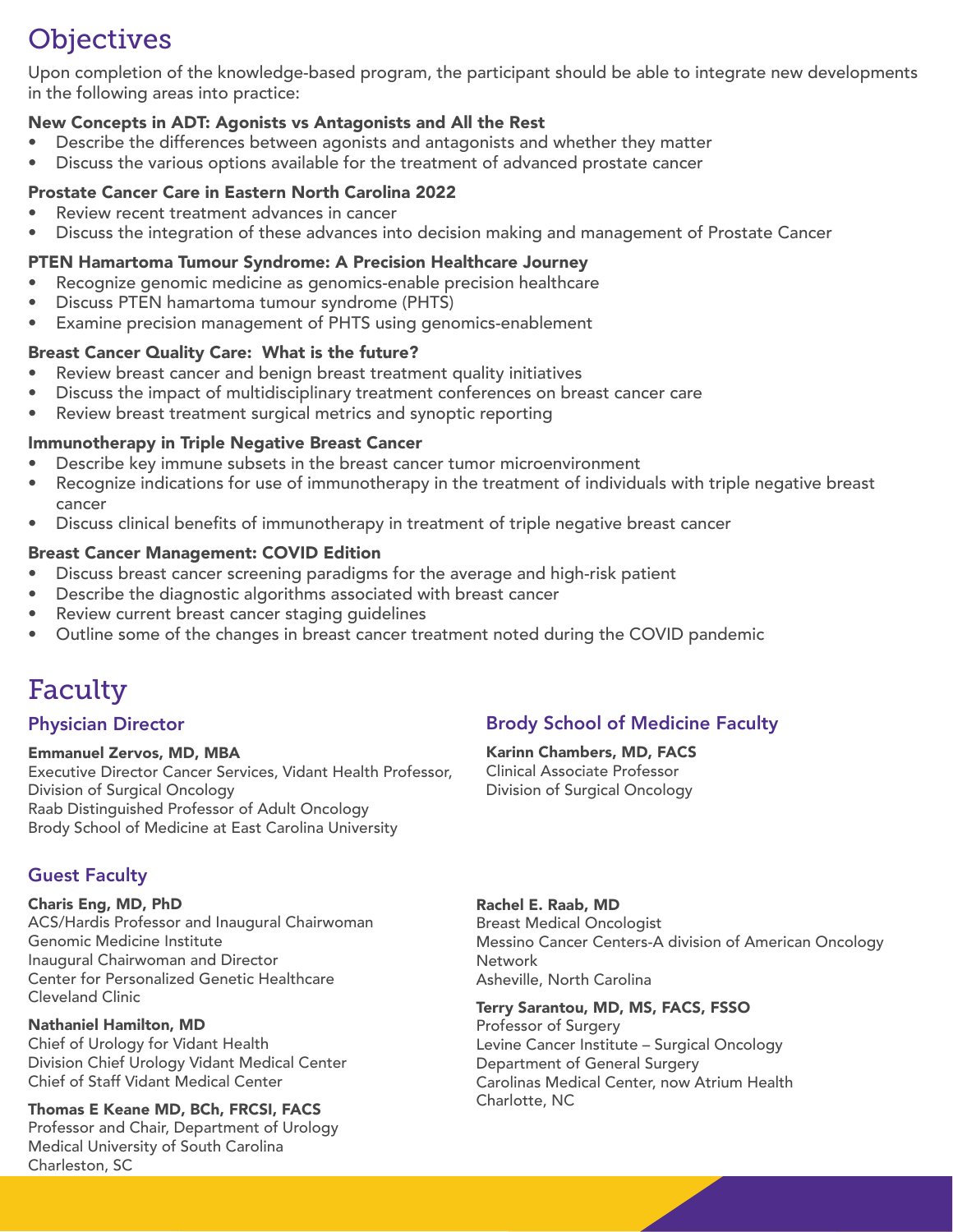# Agenda

- 9:15 a.m. Registration Check-in and Virtual Sign-on
- 9:45 a.m. Welcome & Overview Emmanuel Zervos, MD, MBA

### Whichard: Prostate Cancer

- 10:00 a.m. New Concepts in ADT: Agonists vs Antagonists and All the Rest Thomas Keane, MD
- 11:00 a.m. Prostate Cancer Care in Eastern North Carolina 2022 Nathaniel Hamilton, MD
- 12:00 p.m. Lunch
- 12:30 p.m. PTEN Hamartoma Tumor Syndrome: A Precision Healthcare Journey Charis Eng, MD

# Raab: Breast Cancer

| 1:30 p.m. Breast Cancer Quality Care: What is the future? |
|-----------------------------------------------------------|
| Terry Sarantou, MD, MS, FACS, FSSO                        |

- 2:30 p.m. Immunotherapy in Triple Negative Breast Cancer Rachel E. Raab, MD
- 3:15 p.m. Break
- 3:30 p.m. Breast Cancer Management: COVID Edition Karinn Chambers, MD
- 4:30 p.m. Q&A

4:45 p.m. Adjourn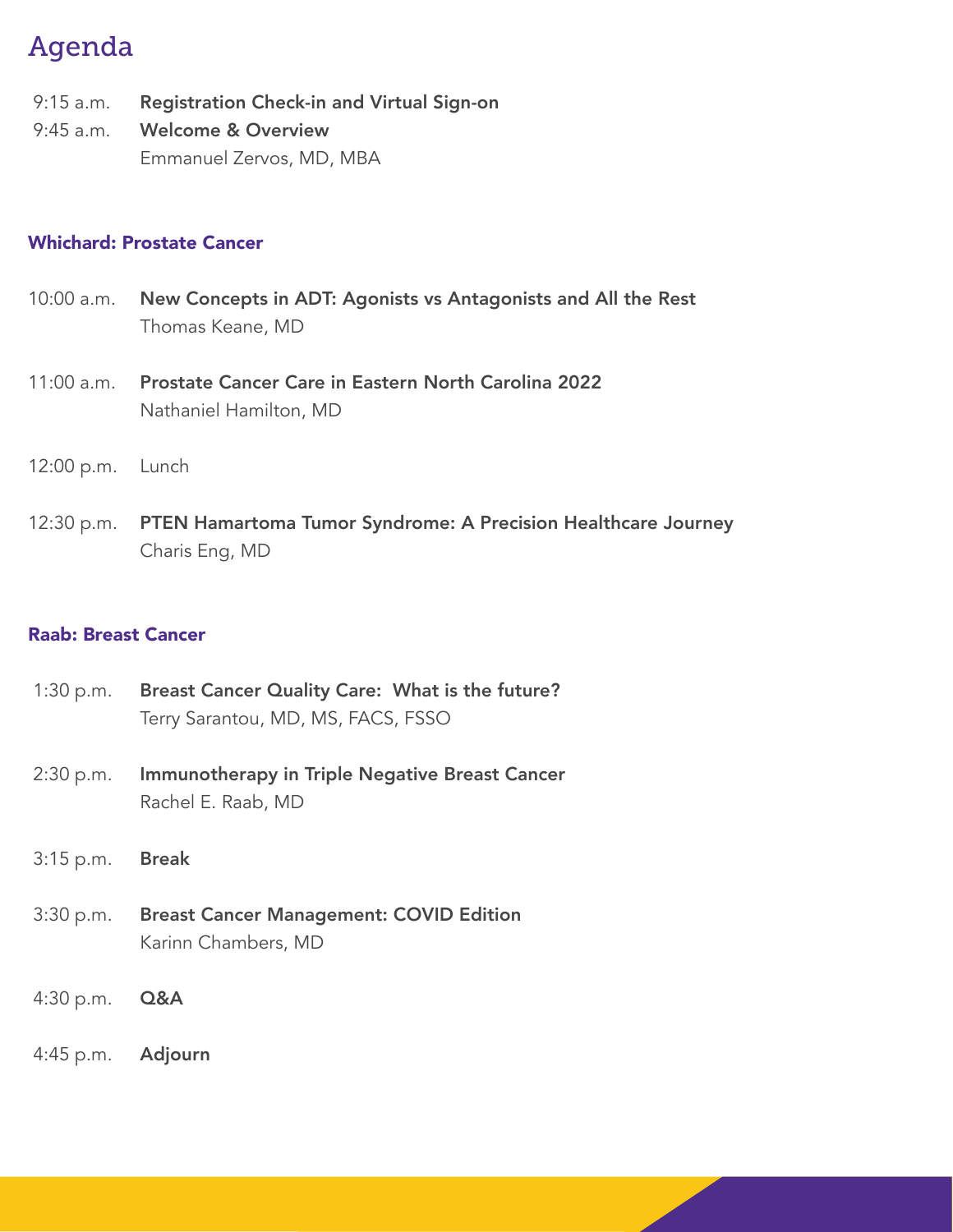# **Credit**

#### Accreditation:

This activity has been planned and implemented in accordance with the accreditation requirements and policies of the Accreditation Council for Continuing Medical Education (ACCME) through the joint providership of The Brody School of Medicine at East Carolina University, the ECU Medical & Health Sciences Foundation, Vidant Cancer Care, and Eastern AHEC Department of Nursing and Allied Health Education in association with Eastern Area Health Education Center. The Brody School of Medicine at East Carolina University is accredited by the ACCME to provide continuing medical education for physicians.

#### Credit:

The Brody School of Medicine at East Carolina University designates this live activity for a maximum of 6.00 *AMA PRA Category 1 Credits™*. Physicians should claim only those credits commensurate with the extent of their participation in the activity.

#### CME for Physician Assistants:

AAPA accepts certificate of participation for educational activities certified for *AMA PRA Category 1 Credit(s)™* from organizations accredited by ACCME or a recognized state medical society. Physician Assistants may receive a maximum of 6.00 hours of Category 1 credit for completing this program.

### Maintenance of Certification and Continuous Certification:

#### American Board of Surgery



 Successful completion of this CME activity, which includes participation in the evaluation component, EN THE AMERICAN enables the learner to earn credit toward the CME [and Self-Assessment requirements] of the American<br>BOARD OF SURGERY board of Surgery's Continuous Certification program It is the CME activity provider's re board of Surgery's Continuous Certification program. It is the CME activity provider's responsibility to submit learner completion information to ACCME for the purpose of granting ABS credit.

#### American Board of Internal Medicine



 Successful completion of this CME activity, which includes participation in the evaluation component, ABIM enables the participant to earn up to 6.00 Medical Knowledge MOC points in the American Board of Internal Medicine's (ABIM) Maintenance of Certification (MOC) program. It is the CME activity provider's responsibility to submit participant completion information to ACCME for the purpose of granting ABIM MOC credit.

#### Eastern AHEC Contact Hours: 6.0

This program has been approved for 6.00 EAHEC contact hours. This activity was designated for 6.00 *AMA PRA Category 1 Credits™*.

#### Nurses: 6.0 Nursing Contact Hours

#### \*3.75 pharmacotherapeutic contact hours

Eastern AHEC Department of Nursing and Allied Health Education is approved as a provider of nursing continuing professional development by the North Carolina Nurses Association, an accredited approver by the American Nurses Credentialing Center's Commission on Accreditation.